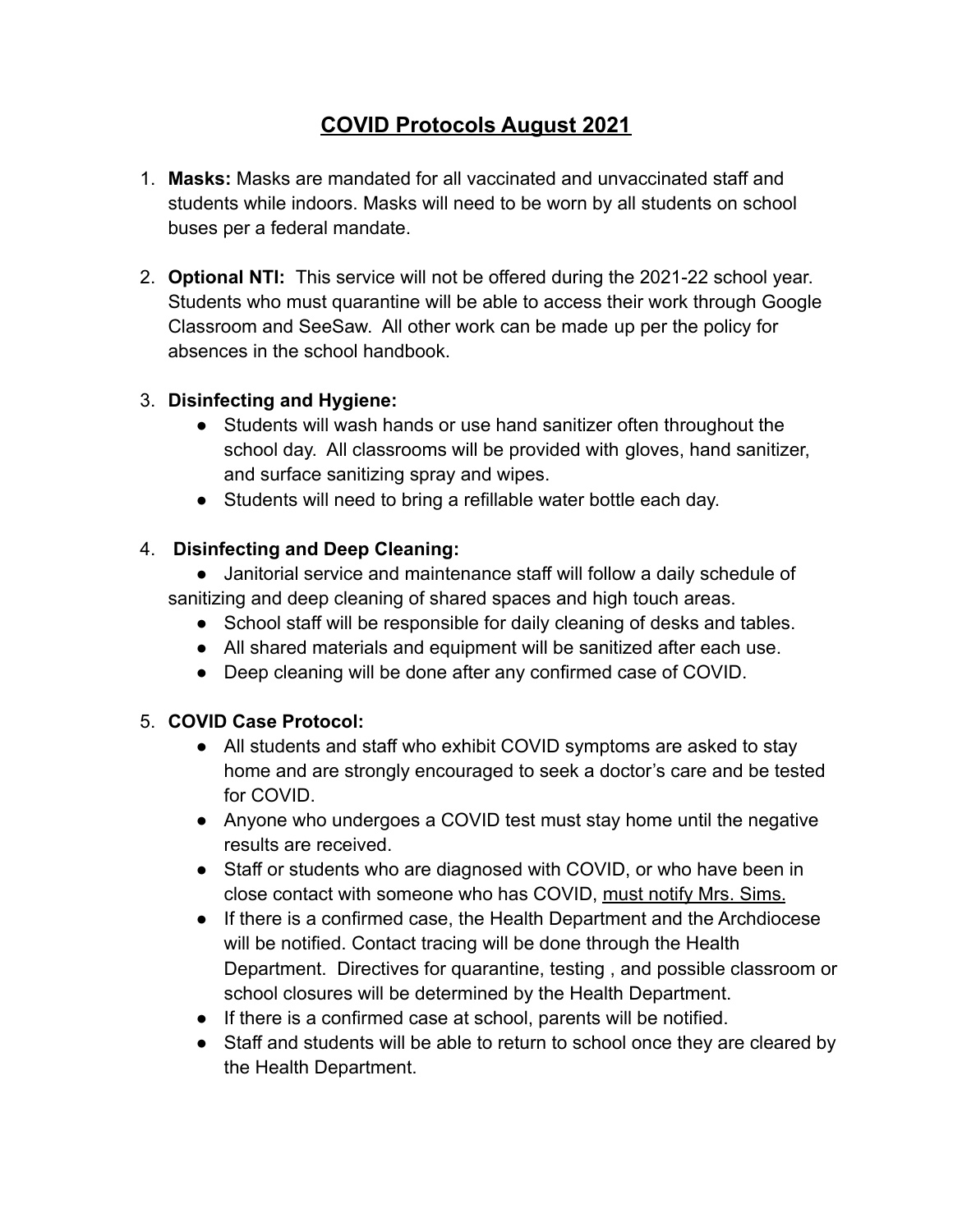#### 6. **Lunch and Recess:**

- All students will eat lunch in the cafeteria this year. We have added extra tables and spaced students out per the guidelines.
- Students will have assigned seats.
- Sanitizing will occur between groups.
- During outdoor recess, students will not need to wear masks. They will be able to mix within the grade level at recess.

# 7. **Social Distancing:**

- Students will have assigned seating in classrooms and in the cafeteria.
- Whenever possible, students will be seated 3 feet apart facing in the same direction or within a small table group.
- Teachers can hold outdoor classes when feasible.
- Students will rotate to their Special Area classes. For all other subjects, the teachers will rotate.
- Lockers will be used with designated and staggered locker break times.

## 8. **Carpool- Arrival and Dismissal:**

- Buses will drop off and pick up in front of school each day. Students will be dismissed by bus number.
- All morning car riders will go to the rear of school for drop off beginning at 7:30 AM. Students will enter through the Breezeway or the K doors. Students who arrive by car prior to 7:30 AM need to be dropped off in front of school.
- Prior to 7:30 AM, students will go to the cafeteria. At 7:30 AM, they will be able to go to their homerooms.
- Afternoon carpool will line up in the rear of the school. Families will be assigned a color based upon last name. Car tags must be displayed. The drivers are expected to line up in their color area. We will rotate which color exits the lot first midway through the school year. Students will be dismissed from the building by their assigned color.

Yellow: A- G Red: H-O Blue: P-Z

• Students will come to the cars. Parents should remain in their vehicles.